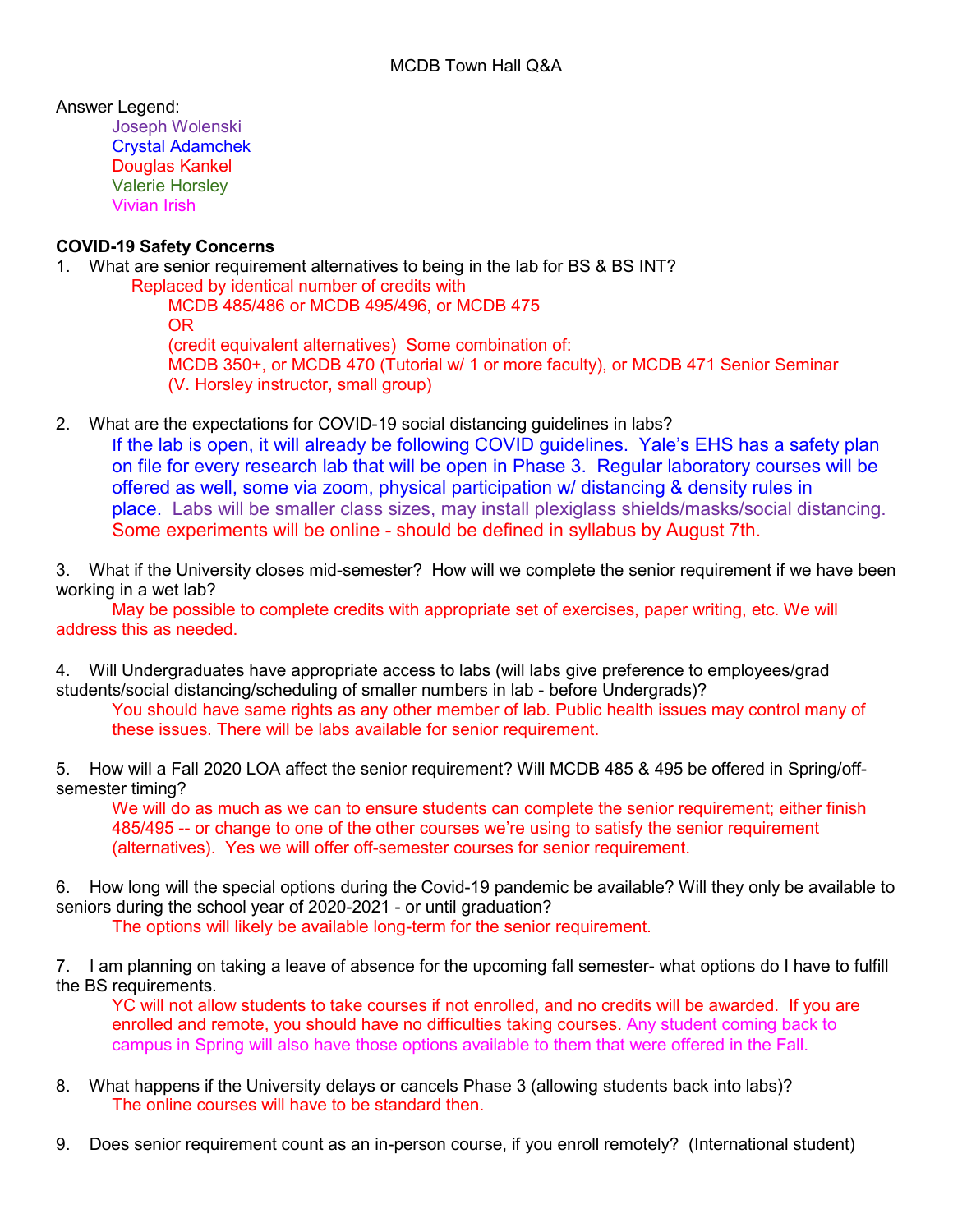If enrolled for the term remotely - the credits are equivalent. Any students may take courses remotely - all courses must be offered remotely and will be considered the same as an in-person course.

### **Options / Alternatives**:

10. Please detail what is an acceptable remote project with clear guidelines so we can communicate with our PI clearly about the requirements.

A satisfactory remote project will involve no less than 10 hours of data analysis, modeling and/or programming per week for the entire term (MCDB 475, 485) and > 20 hours per week for MCDB 495. Similar to students working in-person in labs, students working remotely on research must submit proposals due at the end of shopping period and progress reports due at the end of the term. The project must be approved by the faculty mentor (Principal Investigator) of your proposed laboratory and they must confirm (signed contract) you will have sufficient remote work to satisfy the course requirements. {biomedical research with modeling and software analysis and image processing. Students usually have some data and are analyzing images. If the student was involved in acquiring those images – that would be acceptable; but not if you are looking at someone else's data. If unsure about in-lab and want to consider remote learning – the same rule applies 10 hours/data analysis per week.}

11. Could you clarify the difference between senior research and senior intensive research for what is required?

Research: 10 hours per week two-terms during senior year. Intensive: > 20 hours per week in the lab for two terms of senior year.

12. Will be on campus in Fall, but do not want to be in person in the lab. What are my options? Do I get the same opportunities as those enrolled remotely?

If you are enrolled at Yale, you can work in a lab. If you want lab research experience, but opt not to work in-person, you will need to find a lab that has remote research options (this may be difficult if you plan to start a new project in a new lab). If you are not enrolled, you can't work in a Yale lab. (per email from Dean Chun July 17, 2020)

13. If enrolled in MCDB 495 or MCDB 485 and the University closes mid-semester - will we automatically transition into 470 or 471? Do we have a choice? If so, how many credits will we get?

MCDB 471 will discuss primary papers/society/science relationships. Focus on race/biology & historic, health impacts etc. Driven by student interest. 10-15 students; offered each semester. You can transition easily into MCDB 471 if the University closes. Transitioning into MCDB 470 is more difficult (1 on 1 full term student/faculty member), depending on timing of University closure.

14. Is there an intensive 470 or 471? If enrolling remotely for Fall - what are the senior requirement intensive options.

Intensive option will require twice the amount of work (4 credits). 20 hours/wk of work for the Intensive option. Will vary depending on topic. MCDB 470 and 471 are both 1.0 credit courses. You will need DUS permission for intensive option. Students can request double credit for single-credit course. See [YCPS.](http://catalog.yale.edu/dus/committee-honors-academic-standing/routine-matters/)

15. Can I work with any faculty member at Yale for the MCDB 470 Tutorial? Does this include Lecturers from MCDB and/or faculty from Yale School of Medicine?

Yes. Any instructor at Yale (with a relevant faculty appointment) can agree to do the Tutorial with the student. Must always be approved by the DUS before beginning with clear detailed plan of action.

16. Will MCDB 350+ classes taken before senior year count toward the new senior requirement alternatives?

Not really. If already taken MCDB 350+ it should be used to fulfill the Special Elective. Senior requirement must be done (even alternative options) in the senior year. Talk to DUS if issues arise.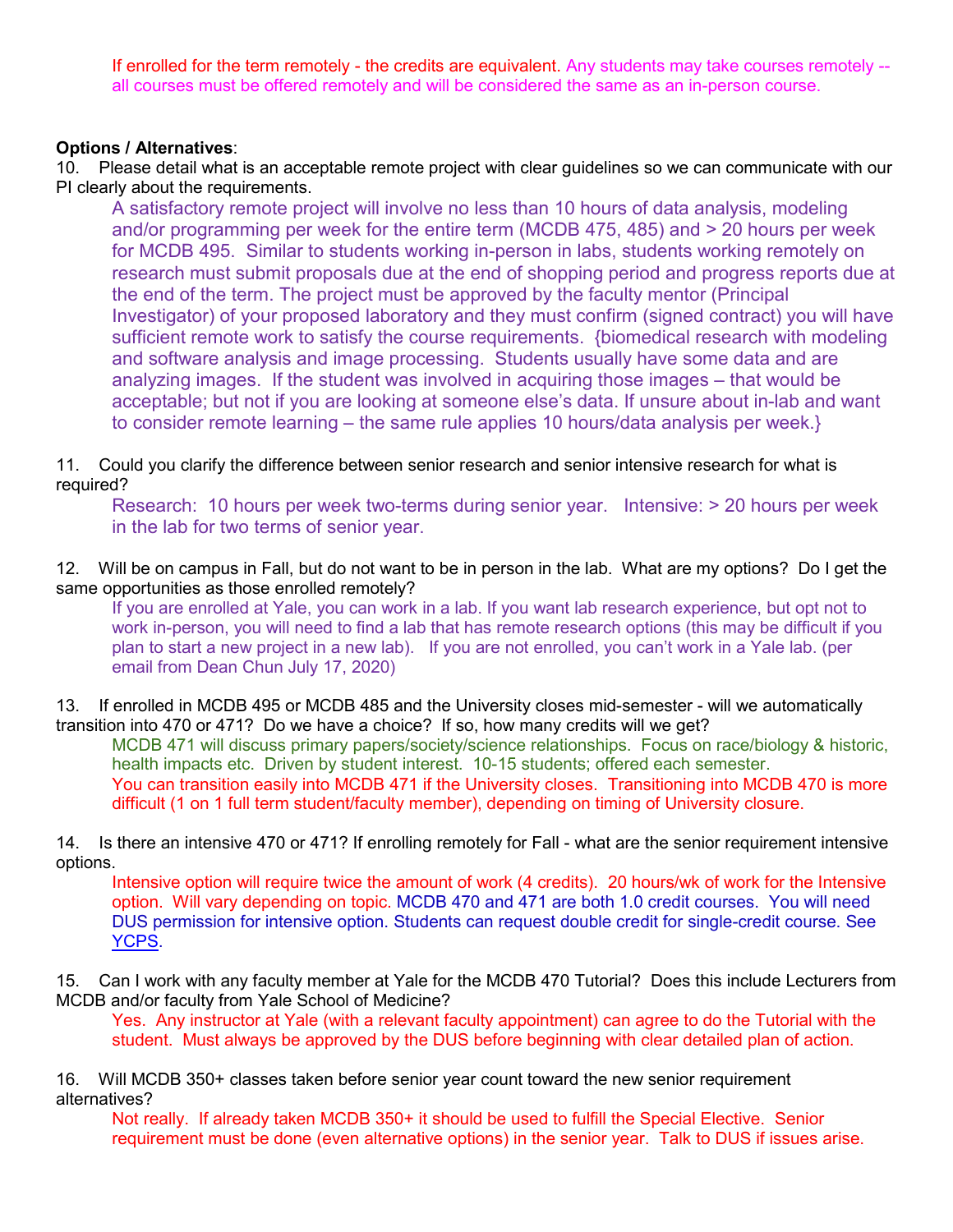17. Can we split the credits needed for BS INT between MCDB 495 and MCDB 350+ classes? Yes. Obtain DUS approval.

18. Can students take MCDB 350+ in Fall while enrolled remotely, and then do MCDB 485 research in Spring?

Yes. We do want to be flexible. Obtain DUS approval. There will be unique circumstances - please run these by the DUS if needed.

- 19. Will there be additional 350+ courses scheduled to accommodate seniors for the alternative option? MCDB offers 11 350+ courses, as well as courses in other STEM departments/med school that would be acceptable. Obtain DUS approval if non-MCDB courses. Graduate level seminars also work. Obtain DUS approval. Add MCDB 470 and 471 to the options as well.
- 20. Must Seniors notify the DUS of their choices before schedules are due? What if a chosen 350+ course is capped enrollment and there are no other courses available - what is the option?

Student pre-registration is earlier this year which may help. MCDB 471 may have more availability than most courses. (see answers to 19 as well)

## **Senior Requirement Lab:**

- 21. My lab has no computational work. Must I switch labs? What are my options? If you plan on working remotely and want to be in a research lab, you will need to find a lab that has a computational project that satisfies the MCDB senior requirement. {if can't meet # hours needed may need to switch labs}
- 22. How do I find a lab that adheres to social distancing? If a lab doesn't adhere to this it will be in violation. Yale EHS will be monitoring this. Notify DUS if issues arise in this area.
- 23. Does MCDB have a list of available PI's that have lab openings for Senior Requirement? No. Begin to ask around now to faculty in MCDB, and any faculty research you are interested in. Joe will share "Wolenski Method" with students. Do not wait to begin this process.

24. Travel Bans are keeping students from returning to Yale - can we perform in-person research in a lab in our home country for the senior requirement?

Recently, a student doing summer abroad was approved to continue research abroad (while Yale enrolled). {More information to follow on this}

25. What is expected of BS/MS students if their lab is not able to give them a remote project, and/or the student cannot be in the lab? Are we required to conduct research in person?

Depends on nature of the project. If a project can't be done remotely you may not be able to continue with that project. May need to search for new lab/project.

26. Will there be any changes to the BS/MS program to adapt to the pandemic? Will we still be able to receive the MS portion of the degree? What if we can't get into our labs?

The GSAS and YC have agreed to allow graduate-level course substitutions to allow BS/MS students to complete their degrees. Students must petition for a course substitution to be sent to the YC registrar office and Dean Richard Sleight. (Obtain DUS approval before petition on which course you are going to substitute. These requirements will not be waived, but can be substituted with DUS approval.)

#### **Senior Requirement Project**:

27. I have a lab, but not a project, how do I proceed?

If you are planning on enrolling in the fall, you can work in a lab. You should take steps now to communicate with your faculty mentor (lab PI) on the specific aims of your fall term research so that when you return, you can more easily navigate work at the lab bench. {start research on project now - email [Joseph.Wolenski@yale.edu](mailto:Joseph.Wolenski@yale.edu) for questions.}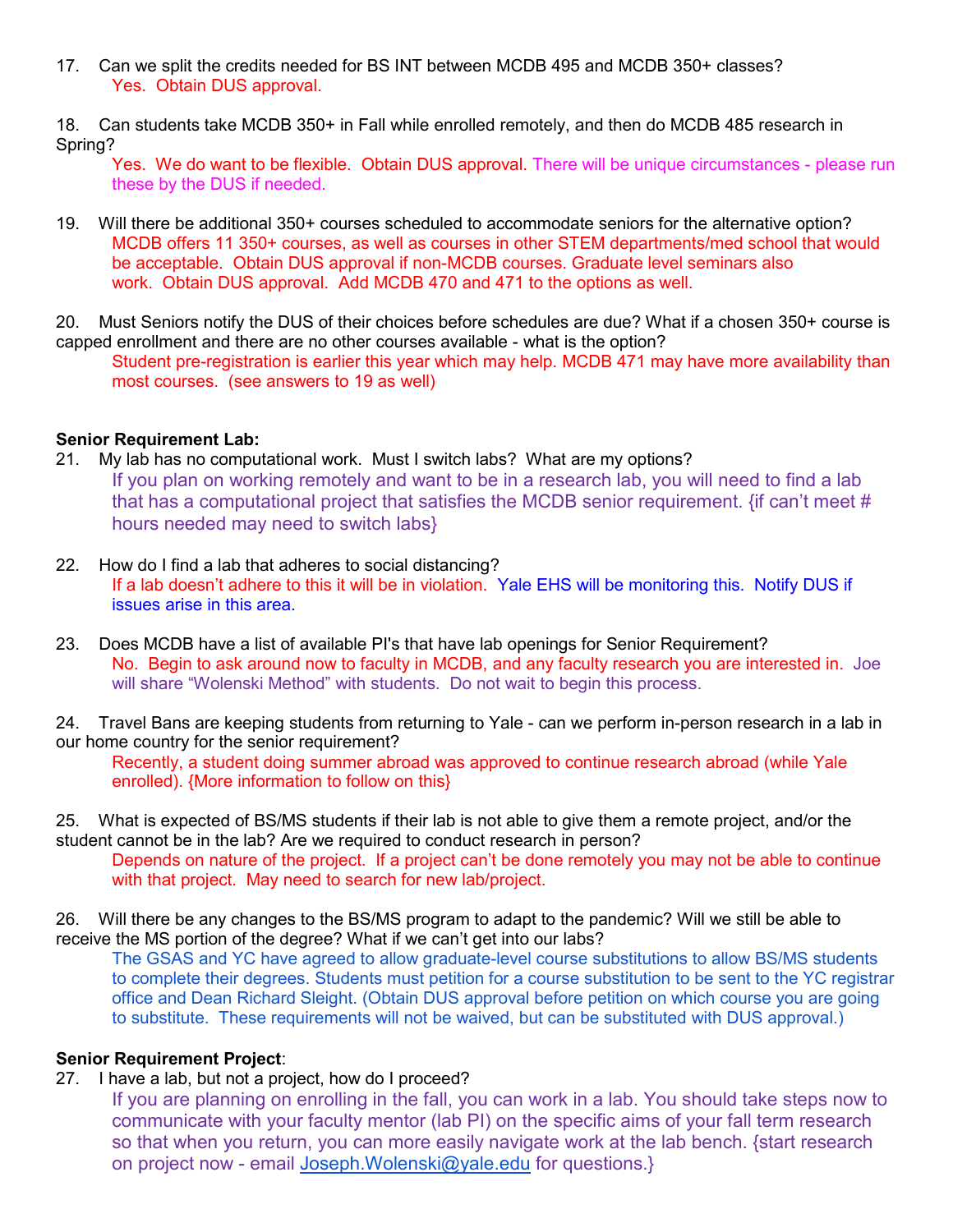- 28. My lab has no remote project work available only wet lab work. How do I proceed? You have options: 1) you can work in that lab (if open, it will already be following COVID guidelines), 2) You can opt to switch to a lab that has remote work (this may be difficult since remote work in a new lab is a challenge), and 3) you can meet the BS requirements by enrolling in MCDB 350+, 470 or 471, (2 terms). See updates sent by DUS on July 16, 2020. Link here.
- 29. How much data from previous semesters of lab research can be included in the final papers for MCDB 485 course?

If you are discussing data from the same lab, previous results can be included to establish a foundation for your most recent specific aims and results.

- 30. My project is a wet lab project how do I proceed if I can't get in the lab? If the lab is open, and Yale is at Phase III, students will be allowed to work in the lab as long as they complete the necessary safety training and the COVID video. If Yale doesn't reach Phase III, labs will not be open to undergraduates. Your options are answered by viewing Question #28 above, see choices #2 and #3.
- 31. Can we get an extended deadline for the initial paperwork of the senior research courses? Deadlines are necessary primarily to satisfy requirements of the Office of the Registrar. We occasionally extend deadlines for students who have a lab, but have difficulty getting the required authorization and signature from their PI due at the end of shopping period.

To avoid any potential deadline problems, please take steps now to communicate with your PI and confirm that you will be returning to lab. Also start working on specific aims for your research project by communicating with your PI well before the start of the term so that you don't have a crisis during shopping period.

If you have not found a lab to work in this fall, please do not wait until classes begin to communicate with potential PIs. Rather, take steps now to reach out to potential PIs to find a lab and establish a research plan.

# **Laboratory Courses:**

32. Will they be fully online - in person - hybrid?

YC requires us to offer online options for all courses. All lab courses are planning hybrid (to some degree) differs per instructor. Even if onsite/on campus can still take remotely. Faculty are to provide in-depth syllabi to be available to students on August 7th.

- 33. Will the Laboratory course time meetings remain the same as recorded on the YCS? The times may change as there are now expanded time patterns added by Yale College for instructors to accommodate students remotely. Many instructors may take advantage of this and change their time slots.
- 34. Must you be enrolled remotely to take an on-line laboratory course? YC requires you to be enrolled in order to get credit - but DUS will look into this issue.

## **Miscellaneous:**

- 35. Will this session be recorded? Can students obtain access to the recording? Yes, Crystal Adamchek will be recording it and can send a link for viewing.
- 36. Is there any chance of another Pass/Fail grading semester? Yale College registrar's office says "NO".